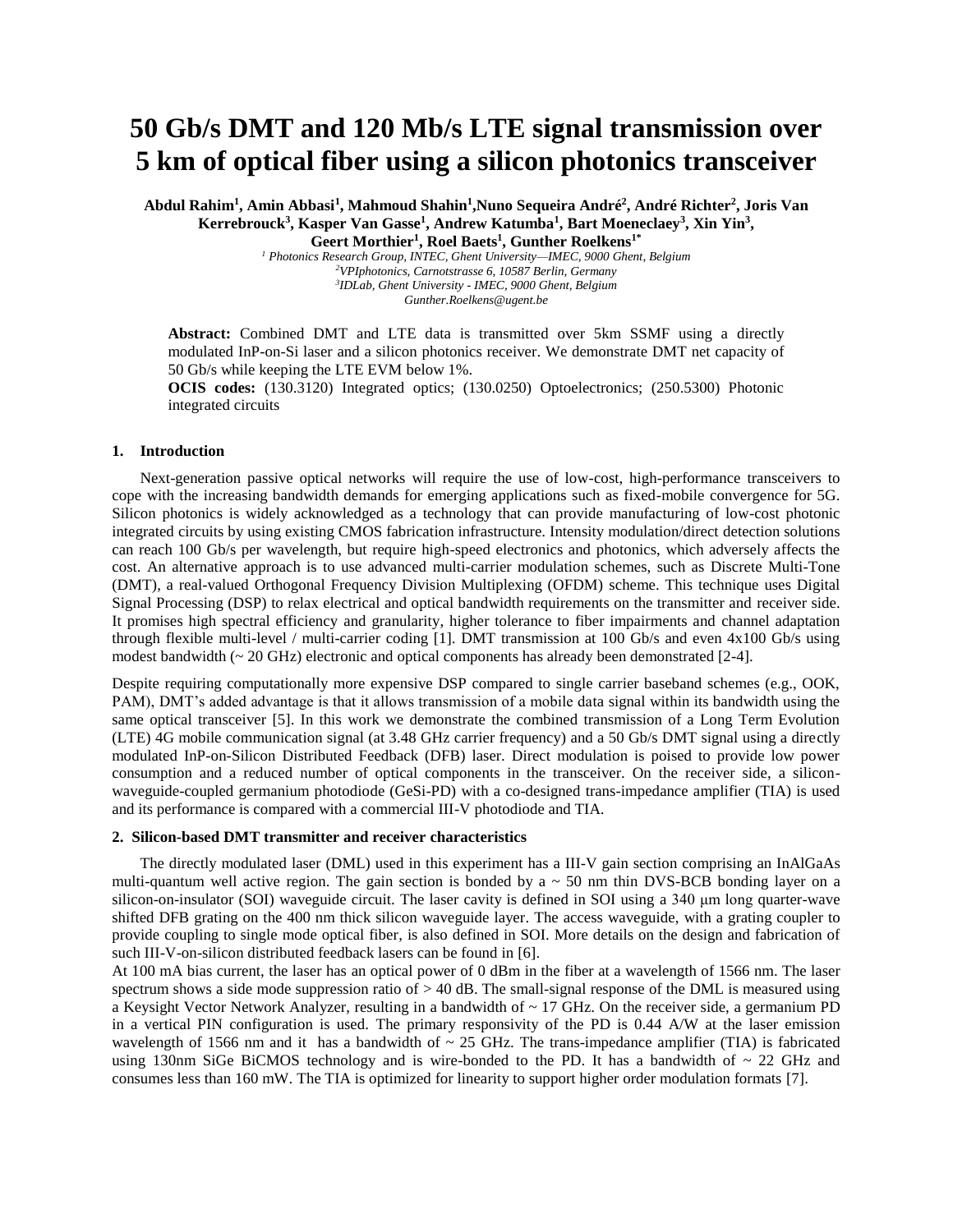## **2. Experimental Setup and Results**

Figure 1 shows the experimental setup for the combined transmission of a DMT and LTE signal using a silicon photonics transmitter and receiver. The DMT signal is generated offline by VPIlabExpert. This offline DMT signal generator comprises a pseudo random bit sequence (PRBS) generator, an OFDM encoder having a cyclic prefix of 12.5% and a Nyquist filter. The signal is fed to a 65 GS/s Arbitrary Waveform Generator (AWG) with a bandwidth of 25 GHz. The RF output power of the AWG is limited to -3 dBm (0.4 Vp-p), which is further amplified by a broadband high-speed RF amplifier (SHF-S708) providing a gain of 14 dB. The LTE signal is generated by an Anritsu MG3710A signal generator. For the LTE downlink, a test signal defined by the E-UTRA test model (E-TM) 3.1 was used. 64 QAM modulation format is used for the LTE test signal, which has center frequency of 3.48 GHz and a bandwidth of 20 MHz. The DMT and LTE electrical signals are combined using an RF combiner which has an intrinsic loss of 6 dB. The 100mA low noise DC bias for the DML is combined with the RF signal by using a bias-T. The multiplexed signal is applied to the laser using a G-S-G probe. The modulated optical output of the DML is coupled to single mode optical fiber via a grating coupler. The loss induced by the grating is compensated by an Erbium Doped Fiber Amplifier (EDFA). After optical filtering, the modulated signal is transmitted over 5 km of optical fiber before being fed to the receiver. To benchmark the silicon receiver performance, the detection of the DMT signal is also performed by a commercial receiver, comprising a III-V PD with TIA, with a bandwidth of 24 GHz. The detected electrical signal is fed to a real-time scope (Keysight DSA-Z63) for offline processing of the received DMT signal or fed to the LTE receiver (Anritsu MS2692A). A 100 MHz clock signal is fed to the real-time oscilloscope in master-slave configuration to provide clock synchronization.



Figure 1: Schematic of the experimental setup for combined DMT and LTE signal transmission using an InP-on-Si directly modulated laser on the transmitter side and a commercial and GeSi-based PD+TIA on the receiver side.

As a first step, the system shown in Figure 1 is optimized for the highest DMT transmission rate by first using a commercial receiver. This optimization is done without including the electrical combiner for DMT and LTE data. A DMT signal with 1024 tones (subcarrier bandwidth of 31.2 MHz) is transmitted over a span of 5 km of SSMF An effective transmission rate of ~70 Gb/s for the commercial receiver is achieved for a target BER of  $2x10^{-2}$  (SD-FEC). Afterwards, the performance of the system is tested for the combined LTE and DMT signal. The LTE signal is located in-band of the DMT signal by opening a gap in the DMT spectrum to avoid overlap of the DMT and LTE signal. This is achieved by turning off 7 subcarriers (219 MHz gap) in the DMT spectrum centered at ~3.48 GHz. Over a 5 km fiber span, a net data rate of 59.8 Gb/s is achieved. For both cases, bit loading is performed by first transmitting a QPSK signal with equal power on all subcarriers. Next, a water-filling approach is used to optimize the bit-loading for each subcarrier. In both cases, a maximum of 4 bits-per-symbol is assigned for low frequency subcarriers. The last 152 carriers are not used due to limited signal-to-noise ratio (SNR), resulting in an effective bandwidth of 27.2 GHz. For the case of the commercial receiver, Figure 2 (a) and 2 (d) shows the bit-loading for the DMT signal with and without LTE, respectively. Apart from the disabled subcarriers to open a gap for the LTE signal, the 6 dB loss of the RF power combiner has resulted in degraded SNR and hence a reduced net DMT capacity for the system.